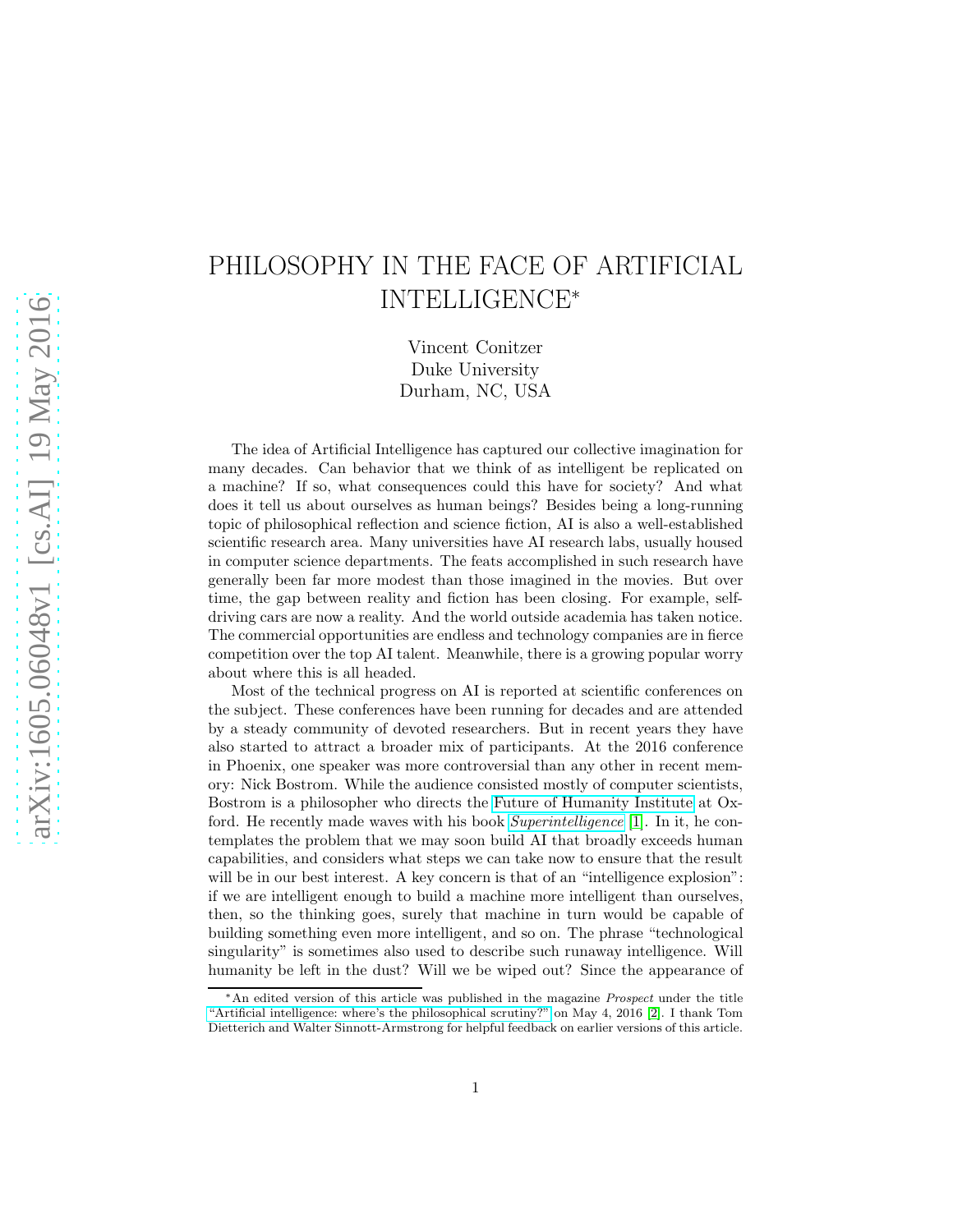Bostrom's book, public figures including Elon Musk, Stephen Hawking, and Bill Gates have warned of the risks of superintelligent AI. Musk even donated \$10M to the Boston-based [Future of Life Institute,](http://futureoflife.org/) establishing a grants program to ensure that AI remains beneficial. The topic has remained in the news, with, for example, recently United Nations Chief Information Technology Officer Atefeh Riazi joining the chorus emphasizing the risks of AI.

These concerns have mostly been raised by people outside the core AI research community, which has not been very vocal in this debate. Some in the community cautiously agree with some of the points; others dismiss them. As an AI researcher myself, after Bostrom's talk I saw a number of people express their displeasure on social media, saying that giving him such a forum gives him credibility that he does not deserve. Others emphasized open-mindedness, but (as far as I saw) fell short of endorsing his ideas. But I assume that most in the AI community shrugged and continued with their research as usual. Why? Do AI researchers just not care about the future of humanity?

I think the real answer requires some familiarity with the history of AI research, which took off in the fifties. Early research showed that computers could do things that few at the time had expected, leading to excitement, optimism, and promises of the moon. But limitations of this early work soon became apparent. Approaches that produced impressive results on small, toy examples simply would not scale to real-world problems. Also, the real world is messy and ambiguous, and AI researchers struggle to this day with making their programs robust enough to handle this. This led to what was called an "AI winter": AI got a bad reputation in the academic community and funding was reduced. In fact, this cycle repeated itself. AI researchers yearned for their work to be scientifically rigorous and respected, and learned to be careful. Some sought to dissociate themselves from the term "AI" altogether and instead associated with more narrowly defined technical problems. For example, many researchers in the machine learning community – which focuses on having computers learn automatically from data how to make predictions and decisions – no longer wanted to be considered "AI" researchers. Even most of the researchers that did stick with the term started focusing on narrower problems, not only because of perception issues but also for technical reasons: these problems seemed to be important roadblocks for AI but were not easy to solve. Also, progress on their solution often led to direct beneficial impact on society. For example, part of the community has focused on automated planning and scheduling systems, which have been used in a variety of applications, such as scheduling the observations of the Hubble Space Telescope.

The AI community has also mostly avoided the philosophical issues. An introductory AI course will typically spend a little time on basic philosophical questions, such as those raised by Searle's "Chinese Room Argument" [\[5\]](#page-5-2). In this argument, someone who does not know Chinese at all sits in a room and has an incredibly detailed step-by-step manual – read, a computer program – for how to respond to Chinese characters slipped under the door, by drawing other characters and slipping them back out. The manual is so good that from the outside it appears that there is someone inside who speaks Chinese, no matter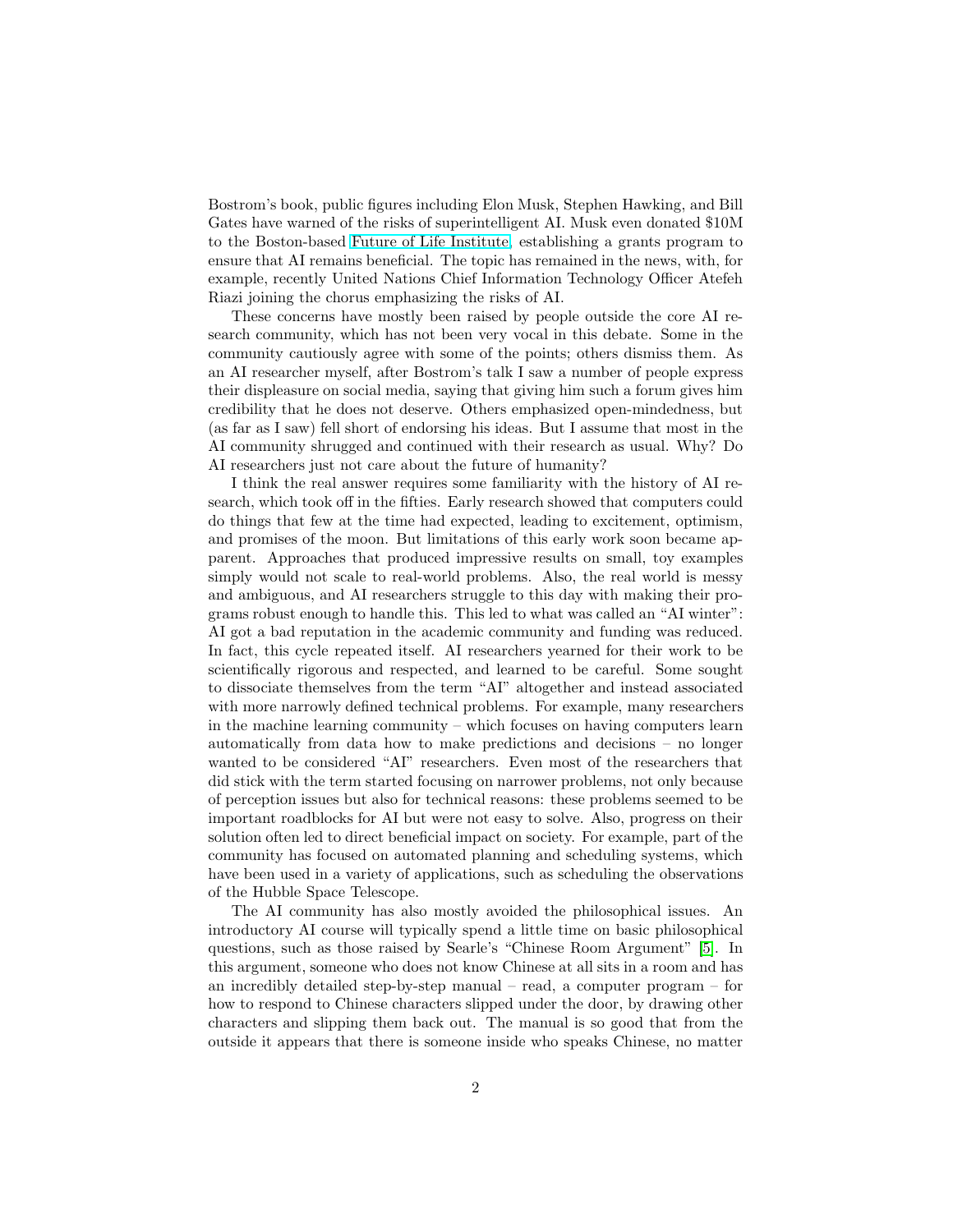how sophisticated the questions posed. Now, we can ask whether there is any real understanding of Chinese in the room. At first, it may appear that there is not. But if not, then how could a computer, which operates similarly, ever have any real understanding?

While some AI professors enjoy posing such conundrums in, for example, the introductory lecture, after that the typical AI course – my own included – will quickly move on to teaching technical material that can be used to create programs that do something interesting, like playing the game of Connect Four. After all, the course is generally taught in a computer science department, not a philosophy department. Similarly, very little of the research presented at any major AI conference is philosophical in nature. Most of it comes in the form of technical progress – a better algorithm for solving an established problem, say. This is where AI researchers believe they can make useful progress and win respect in the eyes of their scientific peers, whether they feel the philosophical problems are important or not.

All this explains some of the reluctance of the AI community to engage with the superintelligence debate. It has fought very hard to establish itself as a respected scientific discipline, overcoming outside bias and its own careless early claims. The mindset is that anything perceived as unsubstantiated hype, or as being outside the realm of science, is to be avoided at all costs. Tellingly, in a panel after Bostrom's talk, Oren Etzioni, director of the [Allen Institute for Artificial Intelligence,](http://allenai.org/) drew supportive laughs from the crowd when he pointed out that Bostrom's talk was blissfully devoid of any data – even though Etzioni was quick to acknowledge that this was inherent in the problem. Tom Dietterich, a computer science professor at Oregon State and President of the [Association for the Advancement of Artificial Intelligence,](http://www.aaai.org/home.html) expressed skepticism that an intelligence explosion of the kind Bostrom describes would happen, and asked what experiments we could run to test this hypothesis. The AI community generally eschews speculation about the deep future and is more comfortable engaging with important problems that are more concrete and tangible at this point, such as autonomous weapons – weapon systems that can act without human intervention – or the unemployment caused by AI replacing human workers. The latter was, in fact, the topic of the panel.

Another issue is that AI researchers, perhaps unlike the general public, generally feel that there are still quite a few needed components missing before something like the superintelligent AI of Bostrom's book could possibly emerge. Many of the problems that were once thought to be great benchmark problems for AI – say, beating human champions at chess – ended up being solved using special-purpose techniques that, while impressive, could not immediately be used to solve many other problems in AI, suggesting that the "hard problems" of AI lay elsewhere. (This has also led AI researchers to lament that "once we solve something, it's not considered AI anymore.") So while recent breakthroughs, such as [Google DeepMind'](https://deepmind.com/)s AI learning to play old Atari games surprisingly well, may raise concern in the general public, perhaps AI researchers have become accustomed to the idea that this just means the hard problems must lie elsewhere. That being said, these results are certainly impressive to the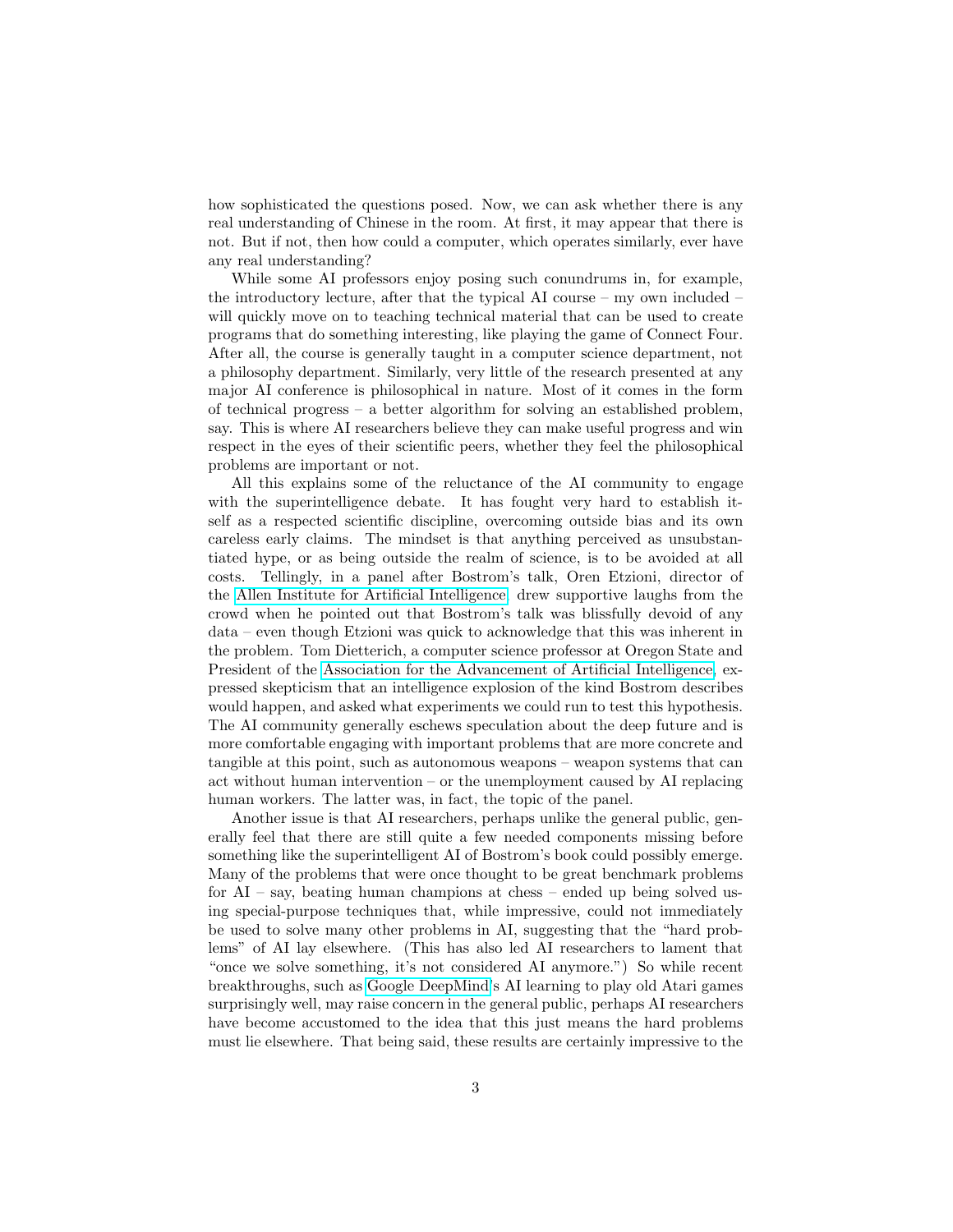AI community as well, not least because this time there are common techniques – now generally referred to as "deep learning" – underlying not only the Atari results, but also surprising progress in speech and image recognition. (Consider the problems that Apple needs to solve to get Siri to understand what you said, or that Facebook needs to solve to automatically recognize faces in the pictures you upload.) Researchers had previously attacked these problems with separate special-purpose techniques. And Google DeepMind's AlphaGo program, which recently defeated Lee Sedol, possibly the best human player, in the game of Go, also has deep learning at its core. The techniques used for chess had been largely ineffective on Go.

It is worth noting that the line of research that led to the deep learning results had been largely dismissed by most AI and machine learning researchers, before the few that tenaciously stuck with it started producing impressive results. So our predictions about how AI will progress can be far off even in the very short term. Accurately predicting all the way to, say, the end of the century seems humanly impossible. If we go equally far into the past, we end up at a time before even Alan Turing's 1936 paper that laid the theoretical foundation for computer science [\[6\]](#page-5-3). This, too, makes it difficult for mainstream AI researchers to connect with those raising concerns about the future. Some disaster scenarios, such as those related to asteroid strikes or global warming, allow for reasonable predictions over such timescales, so it is natural to want the same for AI. But AI researchers and computer scientists in general tend to reason over much shorter timescales, which is already challenging given the pace of progress.

As one of the recipients of a Musk-funded Future of Life Institute grant, I participated on a keeping-AI-beneficial panel in a workshop at the conference in Phoenix. The panel was moderated by Max Tegmark, one of the founders of the Future of Life Institute and a physics professor at MIT – again, an outsider to the AI community. Besides relatively more accessible questions about autonomous weapons and technological unemployment, Tegmark also asked the panel some philosophical questions. All other things being equal, would you want your artificially intelligent virtual assistant (imagine an enormously improved Siri) to be conscious? Would you want it to be able to feel pain? The first question had no takers; some in attendance argued that pain could be beneficial from the perspective of the AI learning to avoid bad actions. The substantial philosophical literature on consciousness and qualia did not come up. (In philosophy, the word "qualia" refers to subjective experiences, such as pain, and more specifically to what it is *like* to have the experience. A famous example due to the philosopher Thomas Nagel is that presumably, there is something it is like to be a bat, though we, as a species that does not use echolocation, may never know exactly what this is like [\[4\]](#page-5-4). Is there something it is like to be an AI virtual assistant? A self-driving car?) Perhaps this was less due to unfamiliarity with such concepts, and more due to discomfort with how to approach these questions. Even philosophers have difficulty agreeing on the meaning of these terms, and the literature ranges from the more scientifically oriented search for the "neural correlates of consciousness" (roughly: what is going on in the brain when conscious experience takes place) all the way to more esoteric studies of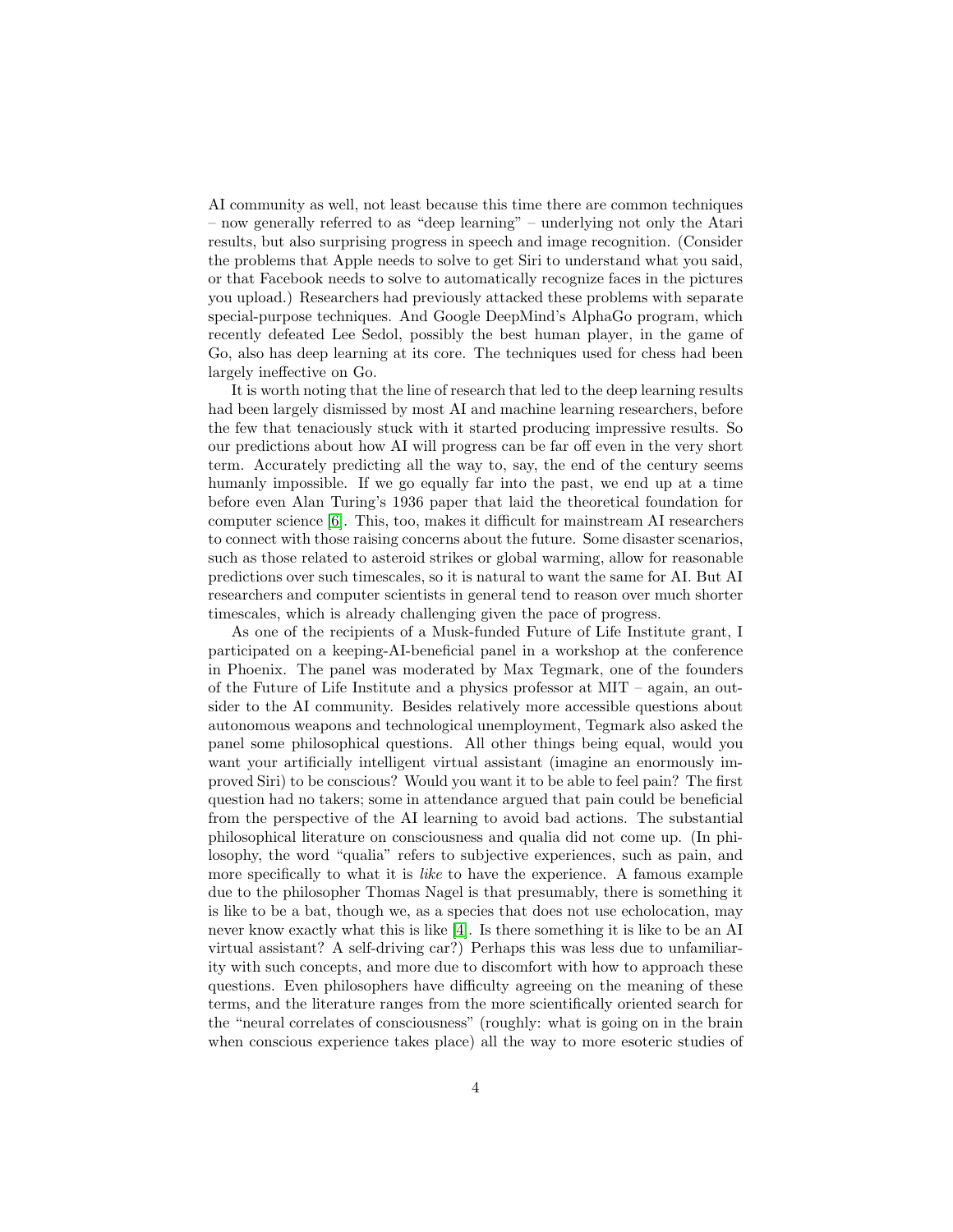the subjective: how is it that  $my$  subjective experiences so appear so vividly present, while yours do not? Well, surely your experiences appear similarly somewhere else. Where? In your brain, as opposed to mine? But when we inspect a brain, we do not find any qualia, just neurons. (If all this seems hopelessly obscure to you, you are not alone – but if you are intrigued, see, for example, Caspar Hare's [On Myself, and Other, Less Important Subjects](http://press.princeton.edu/titles/8921.html) [\[3\]](#page-5-5) or J.J. Valberg's [Dream, Death, and the Self](http://press.princeton.edu/titles/8416.html) [\[7\]](#page-5-6).) The state of our understanding makes it difficult even to agree on what exactly Tegmark's questions mean – is objectively assessing whether an AI virtual assistant has subjective experiences a contradiction in terms? – let alone give actionable advice to AI practitioners. I believe philosophers do make progress on these issues, but it is slow and hard-won. When discussing what philosophers are to do, Bostrom in his book suggests to postpone work on "some of the eternal questions" for a while, and instead to focus on how best to make it through the transition to a world with superintelligent AI. But it is not entirely clear whether and how we can sidestep the eternal questions in this endeavor, even if we accept the premise that such a transition will take place. (Of course, philosophers do not necessarily accept the premise either.)

So, generally, AI researchers prefer to avoid these questions and return to making progress on more tractable problems. Many of us are driven to make the world a better place – by reducing the number of deaths from automobile accidents, increasing access to education, improving sustainability and healthcare, preventing terrorist attacks, etc. – and are a bit frustrated to see every other article on AI in the news accompanied by an image from The Terminator. Meanwhile, genuine concerns are developing outside the AI community. While the AI conference in Phoenix was already underway, there was a call at a meeting of the [American Association for the Advancement of Science](http://www.aaas.org/) to devote 10% of the AI research budget to the study of the societal impact of AI. Now, in a climate where funding is already tight, diverting some of it may not make AI researchers look more kindly on the people raising these concerns. But the AI community should take part in the debate on societal impact, because without it the debate will still take place and be less informed. Fortunately, members of the community are increasingly taking an interest in short-to-medium-term policy questions, including [calling for a ban on autonomous weapons.](http://futureoflife.org/open-letter-autonomous-weapons/) Unfortunately, we have yet to figure out how to rigorously and productively engage with the more nebulous long-term philosophical issues. One area where some immediate traction seems possible is the study of how (pre-superintelligence) AI can make ethical decisions – for example, when a self-driving car needs to make a decision in a scenario that is likely to kill or injure someone. In fact, automated ethical decision making is the topic of a number of the Future of Life Institute grants, including my own grant with Walter Sinnott-Armstrong, a professor of practical ethics and philosophy at Duke University. But at this point it is not clear to AI researchers how to usefully address the notion of superintelligence and the philosophical questions raised by it.

At the end of Bostrom's talk, Moshe Vardi, a computer science professor at Rice University, suggested that this all was very much as if upon Watson and